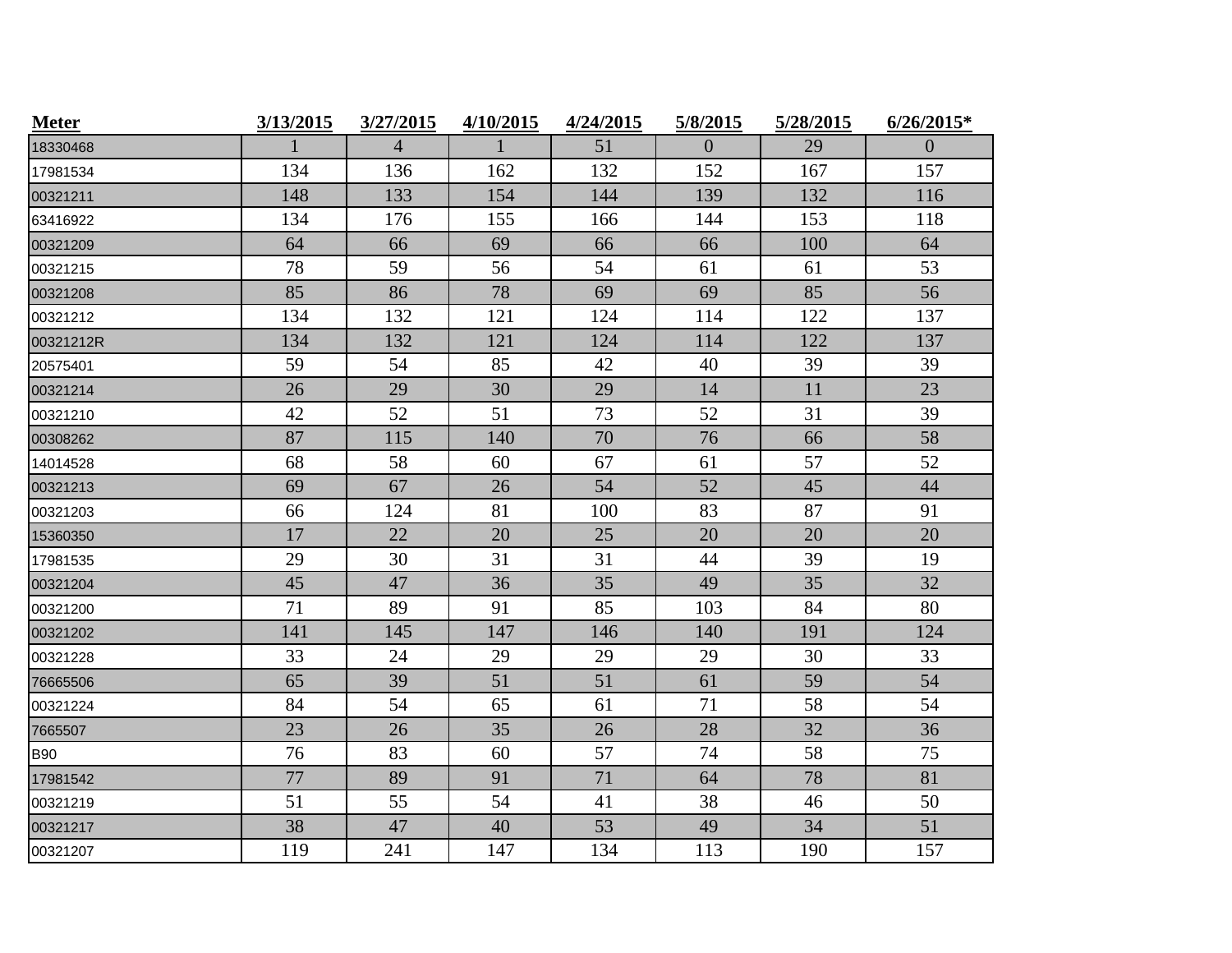| <b>Meter</b> | 3/13/2015      | 3/27/2015      | 4/10/2015      | 4/24/2015 | 5/8/2015 | 5/28/2015      | $6/26/2015*$ |
|--------------|----------------|----------------|----------------|-----------|----------|----------------|--------------|
| 00321206     | 38             | 42             | 44             | 44        | 36       | 28             | 24           |
| 00321205     | 97             | 101            | 100            | 94        | 110      | 108            | 70           |
| 15819940     | 126            | 134            | 124            | 119       | 69       | 74             | 83           |
| 00321218     | 89             | 103            | 102            | 113       | 89       | 102            | 96           |
| 15819941     | 79             | 81             | 89             | 73        | 76       | 61             | 48           |
| 14449781     | 57             | 59             | 62             | 57        | 52       | 55             | 57           |
| 14449781R    | 57             | 59             | 62             | 57        | 52       | 55             | 57           |
| 15819942     | 231            | 123            | 111            | 129       | 148      | 151            | 168          |
| 321216       | 69             | 93             | 59             | 54        | 65       | 73             | 52           |
| 17981541     | 24             | 94             | 29             | 56        | 60       | 81             | 51           |
| 14449733     | 154            | 124            | 121            | 132       | 162      | 113            | 97           |
| 58553719     | 79             | 139            | 129            | 100       | 545      | 267            | 106          |
| 00321201     | 164            | 144            | 166            | 174       | 182      | 170            | 160          |
| <b>B50</b>   | 86             | 85             | 109            | 75        | 59       | 51             | 62           |
| 21005458     | 66             | 381            | 229            | 76        | 73       | 83             | 93           |
| 21005455     | None           | None           | None           | None      | None     | None           | None         |
| 21005454     | 18             | 11             | $\overline{5}$ | 12        | 11       | $\overline{5}$ | 6            |
| 00321223     | 99             | 145            | 154            | 92        | 99       | 51             | 79           |
| <b>M80</b>   | 181            | 155            | 149            | 150       | 136      | 120            | 85           |
|              |                |                |                |           |          |                |              |
| 18330467     | 36             | 39             | 49             | 36        | 36       | 39             | 25           |
| <b>M00</b>   | 68             | 56             | 57             | 49        | 34       | 30             | 39           |
| M01          | $\overline{4}$ | $\overline{4}$ | 11             | 34        | 21       | 52             | 94           |
| <b>B05</b>   | 92             | 142            | 79             | 89        | 85       | 90             | 88           |
| <b>B05R</b>  | 92             | 142            | 79             | 89        | 85       | 90             | 88           |
| M10          | 77             | 63             | 84             | 67        | 57       | 99             | 88           |
| 17981539     | 119            | 130            | 130            | 101       | 118      | 130            | 154          |
| 17981539R    | 119            | 130            | 130            | 101       | 118      | 130            | 154          |
| <b>B25</b>   | 114            | 102            | 88             | 113       | 108      | 98             | 54           |
| 17981538     | 229            | 234            | 208            | 199       | 165      | 162            | 169          |
| 17471001     | 71             | 47             | 5              | 36        | 54       | 40             | 36           |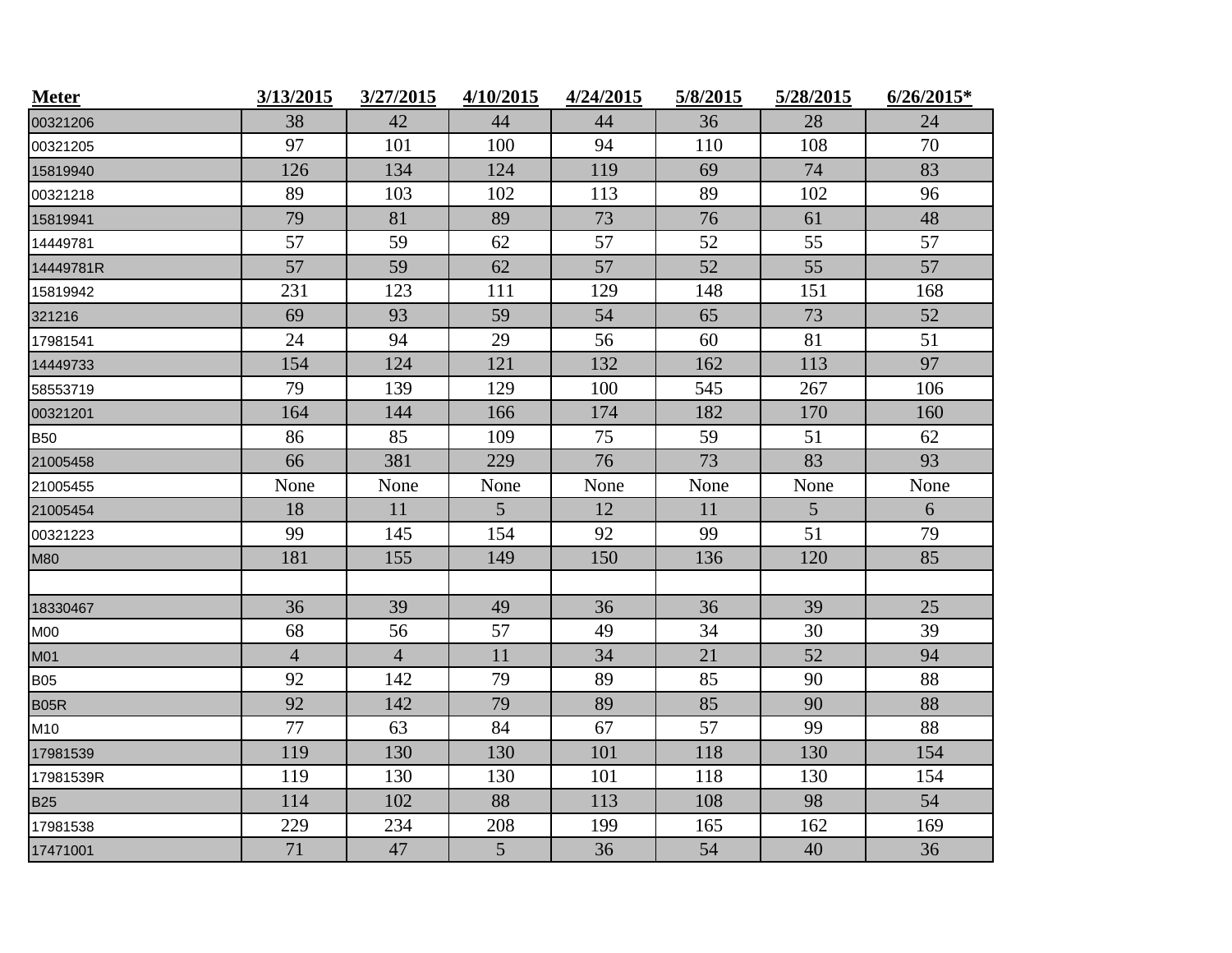| <b>Meter</b>                    | 3/13/2015 | 3/27/2015 | 4/10/2015 | 4/24/2015 | 5/8/2015 | 5/28/2015 | $6/26/2015*$ |
|---------------------------------|-----------|-----------|-----------|-----------|----------|-----------|--------------|
|                                 |           |           |           |           |          |           |              |
| <b>Filtration Plant</b>         | 5957      | 6600      | 6264      | 6421      | 7929     | 8214      | 5018         |
| All community each              | 101       | 112       | 106       | 109       | 134      | 139       | 85           |
| <b>Upper Manzanita</b>          | 580       | 521       | 508       | 472       | 399      | 413       | 391          |
| Upper Manzanita each            | 145       | 130       | 127       | 118       | 100      | 103       | 98           |
| Lower Manzanita                 | 653       | 693       | 752       | 622       | 660      | 653       | 771          |
| Lower Manzanita each            | 109       | 115       | 125       | 104       | 110      | 109       | 129          |
| <b>Upper Beardsley</b>          | 1868      | 2268      | 1821      | 1670      | 2052     | 1646      | 1466         |
| <b>Upper Beardsley each</b>     | 133       | 162       | 130       | 119       | 147      | 78        | 52           |
| Lower Beardsley                 | 1600      | 1836      | 1929      | 2471      | 3650     | 4424      | 1211         |
| Lower Beardsley each            | 114       | 131       | 138       | 177       | 261      | 211       | 43           |
| Laurel Bridge                   | 1186      | 1236      | 1250      | 1150      | 1114     | 1038      | 1143         |
| Laurel/Oak each                 | 66        | 69        | 69        | 64        | 62       | 58        | 64           |
|                                 |           |           |           |           |          |           |              |
| SJ Vault                        | $\Omega$  | 48        | $\theta$  | 816       | 80       | 171       | 125          |
| Spring                          | 7529      | 7593      | 8415      | 7319      | 10546    | 9050      | 7540         |
| Mid-Canyon                      | 2786      | 3071      | 3179      | 3621      | 4764     | 5462      | 2354         |
| Mid-Canyon per home             | 82        | 90        | 93        | 107       | 140      | 161       | 69           |
| <b>Total Residential Meters</b> | 4932      | 5576      | 5050      | 4729      | 5024     | 4871      | 4429         |
| Average per Meters              | 84        | 95        | 86        | 80        | 85       | 83        | 75           |
| <b>Unaccounted Water</b>        | 1025      | 1024      | 1215      | 1692      | 2905     | 3343      | 589          |
| Filter Plant Delta from 2013    | $-6194$   | $-5551$   | $-8214$   | $-8057$   | $-9379$  | $-9094$   | $-12291$     |
| Percent of the Delta            | $-39.0%$  | $-31.1%$  | $-37.6%$  | $-41.5%$  | $-37.9%$ | $-39.8%$  | $-45.3%$     |
| Filter output 2013              | 12,151    | 12,151    | 14,478    | 14,478    | 17,308   | 17,308    | 17,309       |
| Filter Plant Delta from 2014    | $-1988$   | $-1345$   | $-1878$   | $-1721$   | $-810$   | $-525$    | $-3722$      |
| Percent of the Delta last 2014  | $-25.0%$  | $-16.9%$  | $-23.1%$  | $-21.1%$  | $-9.3%$  | $-6.0%$   | $-42.6%$     |
| Filter output last 2014         | 7,945     | 7,945     | 8,142     | 8,142     | 8,739    | 8,739     | 8,740        |
| *First Consumption Billing      |           |           |           |           |          |           |              |